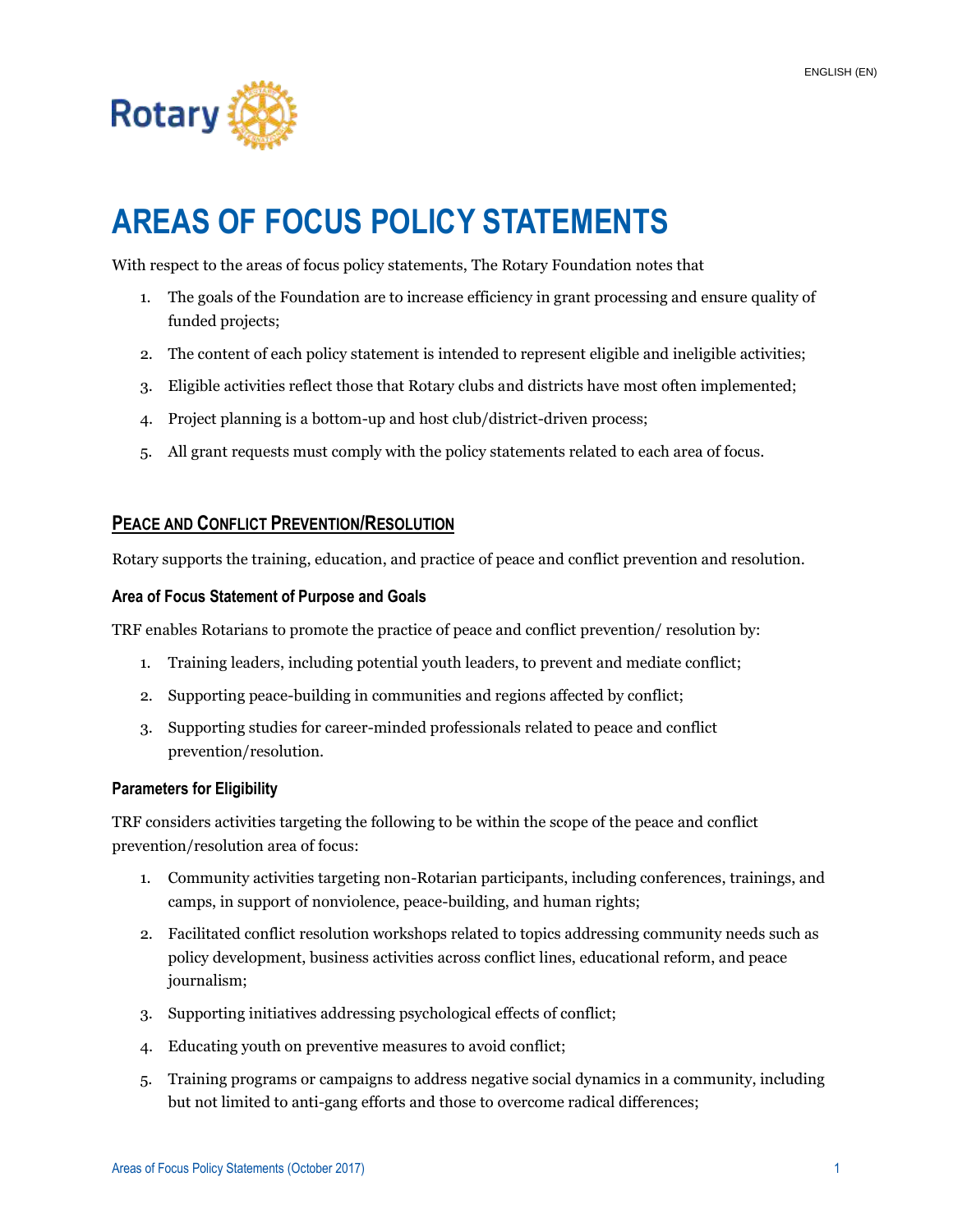- 6. Communication and arbitration among parties previously engaged in direct conflict;
- 7. Vocational training teams supporting the above activities;
- 8. Scholarships for graduate-level study in programs related to peace and conflict prevention/resolution.

TRF considers activities targeting the following to be outside the scope of the peace and conflict prevention/resolution area of focus and as such are not eligible for global grant funding:

- 1. Peace conferences targeting Rotarian participants;
- 2. Enrollment at a Rotary Peace Center partner university in the same, or similar, academic program as those pursued by Rotary Peace Fellows.

#### **Elements of Successful Humanitarian Projects and Vocational Training Teams**

Global grants are:

- 1. Sustainable communities are able to address their peace and conflict needs after the Rotary club/district has completed its work;
- 2. Measurable sponsors can select standard measures for their area of focus from the Monitoring and Evaluation Toolkit or use their own measures to show the good results of their work;
- 3. Community driven designed by the host community based upon the needs they have identified;
- 4. Aligned with an area of focus as defined in the policy documents.

#### **Elements of Successful Scholarships**

Global grants support graduate-level scholarships for career-minded professionals. TRF considers the following when evaluating global grant scholarship applications:

- 1. The applicant's previous work experience in the field of peace and conflict prevention/resolution;
- 2. Academic program alignment with peace and conflict prevention/resolution.
	- a. Examples of preferred academic programs include conflict prevention/resolution, peace and justice studies, and international relations or law with a specialization in peace and conflict;
	- b. Programs that will be considered favorably include those that focus directly on peace and conflict issues;
	- c. Programs that will not be considered favorably include those that relate to general international relations or law.
- 3. The applicant's career plans as they relate to peace and conflict prevention/resolution.

# **DISEASE PREVENTION AND TREATMENT**

Rotary supports activities and training that reduce the cause and effect of disease.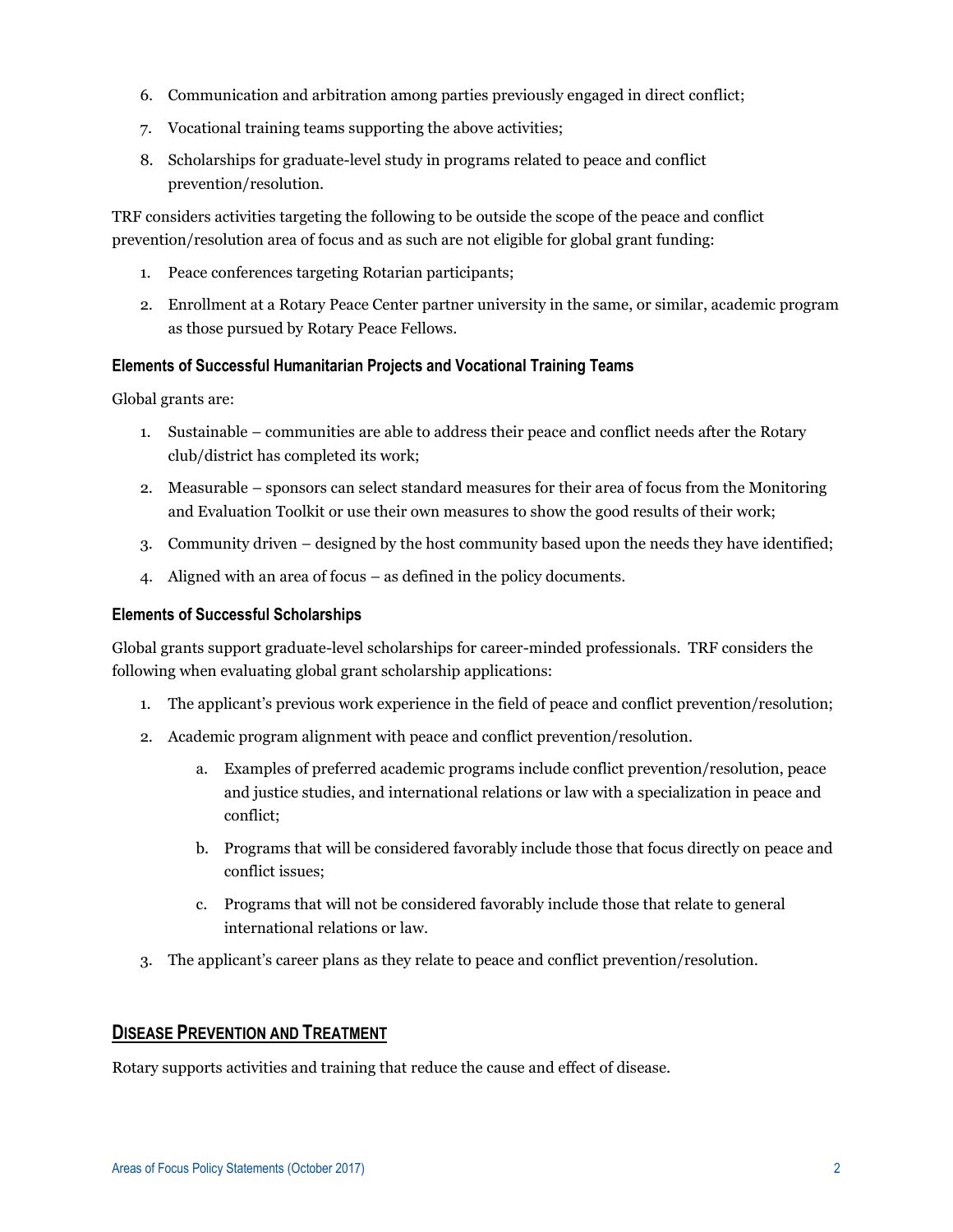#### **Area of Focus Statement of Purpose and Goals**

TRF enables Rotarians to prevent disease and promote health by:

- 1. Improving the capacity of local health care professionals;
- 2. Promoting disease prevention programs, with the goal of limiting the spread of communicable diseases and reducing the incidences of and complications from non-communicable diseases;
- 3. Enhancing the health infrastructure of local communities;
- 4. Educating and mobilizing communities to help prevent the spread of major diseases;
- 5. Preventing physical disability resulting from disease or injury;
- 6. Supporting studies for career-minded professionals related to disease prevention and treatment.

#### **Parameters for Eligibility**

TRF considers activities targeting the following to be within the scope of the disease prevention and treatment area of focus:

- 1. Prevention and Control of Communicable Diseases
	- a. Testing with counseling and referrals/admission to treatment;
	- b. Education on preventing transmission of disease and supplies that may assist with these prevention efforts;
	- c. Providing mobile technology equipment and vehicles to monitor and treat patients;
	- d. Equipment supported by the local health infrastructure that includes appropriate operational and maintenance plans;
	- e. Provision of prevention programs, such as vaccinations, male circumcision or preexposure prophylaxis;
	- f. Providing technical platform and training in its operation for the tracking and monitoring of disease diagnosis and treatment;
	- g. Treatment of communicable diseases that includes a component to prevent disease, improve training of health service professionals, or provide public health education to improve the long-term health of a community.
- 2. Mosquito-Borne Illnesses and Illnesses Transmitted by Other Vectors (Organisms That Transmit Pathogens)
	- a. Providing bednets and preventative medications;
	- b. Providing supplies that help with safe storage of standing water and training on interrupting the lifecycle of mosquitoes;
	- c. Developing drainage systems to prevent and control diseases;
	- d. Providing for removal of vectors other than mosquitoes.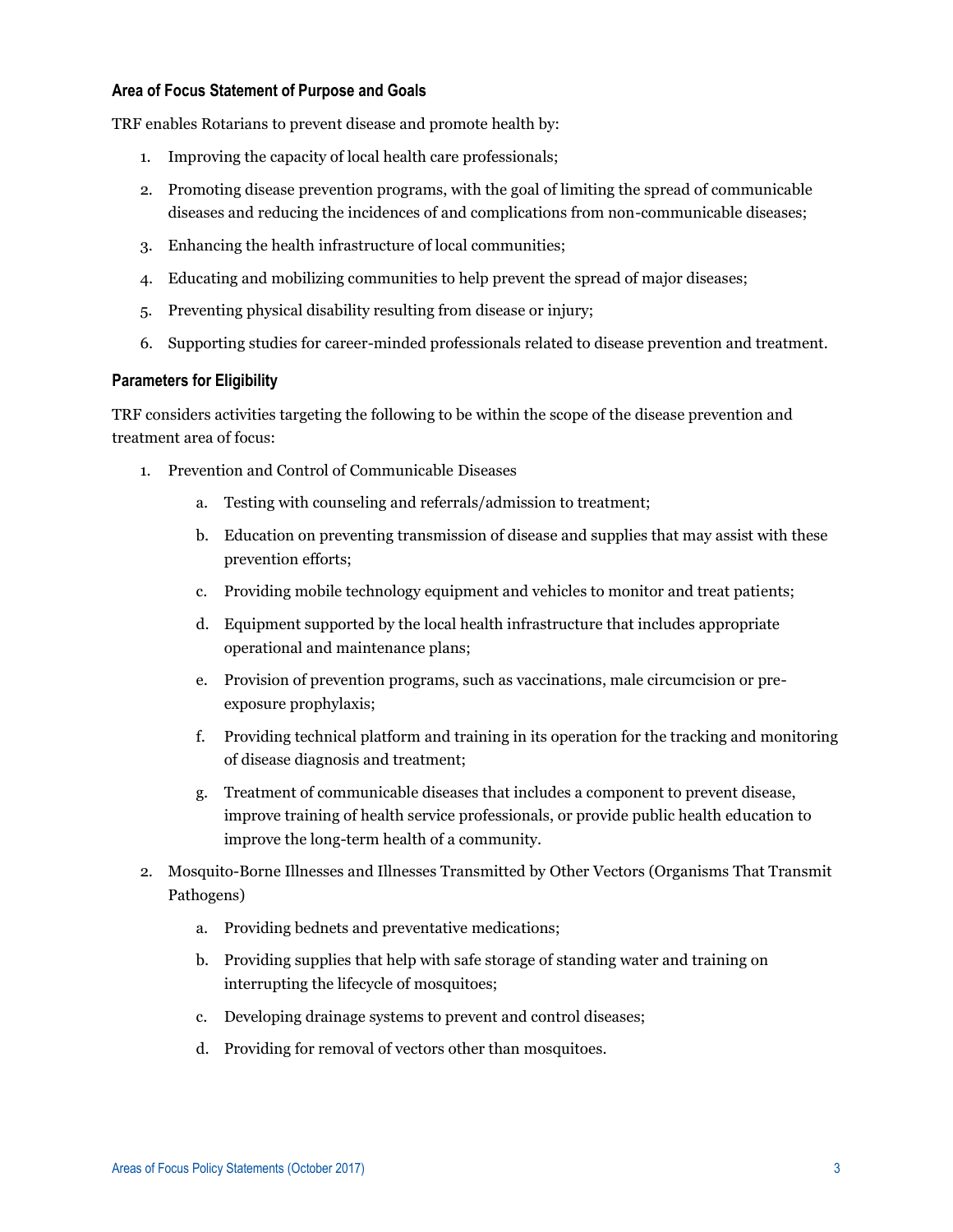- 3. Prevention and Control of Noncommunicable Diseases
	- a. Providing materials and training to prevent physical disability due to disease or injury;
	- b. Community education, intervention programs, and early screening programs with the goal of reducing the incidence and prevalence of chronic diseases;
	- c. Providing mobile technology equipment and vehicles to monitor and treat patients;
	- d. Equipment supported by the local health infrastructure that includes appropriate operational and maintenance plans;
	- e. Lifesaving surgeries and surgeries to address congenital problems provided they are supported by the local health infrastructure and include appropriate follow-up care;
	- f. Treatment of noncommunicable diseases that includes a component to prevent disease, improve training of health service professionals, or provide public health education to improve the long-term health of a community;
	- g. Projects that prevent traffic/vehicle related injuries
- 4. Other Activities
	- a. Scholarships for graduate-level study in programs related to disease prevention and treatment;
	- b. Vocational training teams that focus on educational components related to activities outlined above.

TRF considers activities targeting the following to be outside the scope of the disease prevention and treatment area of focus and as such are not eligible for global grant funding:

- 1. Projects that consist exclusively of an equipment purchase, unless supported by the local health infrastructure that includes appropriate operational and maintenance plans;
- 2. Medical missions/surgical team trips that do not provide educational outreach programs or significant capacity building in the project country.

#### **Elements of Successful Humanitarian Projects and Vocational Training Teams**

Global grants are:

- 1. Sustainable communities are able to address their disease prevention and treatment needs after the Rotary club/district has completed its work;
- 2. Measurable sponsors can select standard measures for their area of focus from the Monitoring and Evaluation Toolkit or use their own measures to show the good results of their work;
- 3. Community driven designed by the host community based upon the needs they have identified;
- 4. Aligned with an area of focus as defined in the policy documents.

#### **Elements of Successful Scholarships**

Global grants support graduate-level scholarships for career-minded professionals. TRF considers the following when evaluating global grant scholarship applications: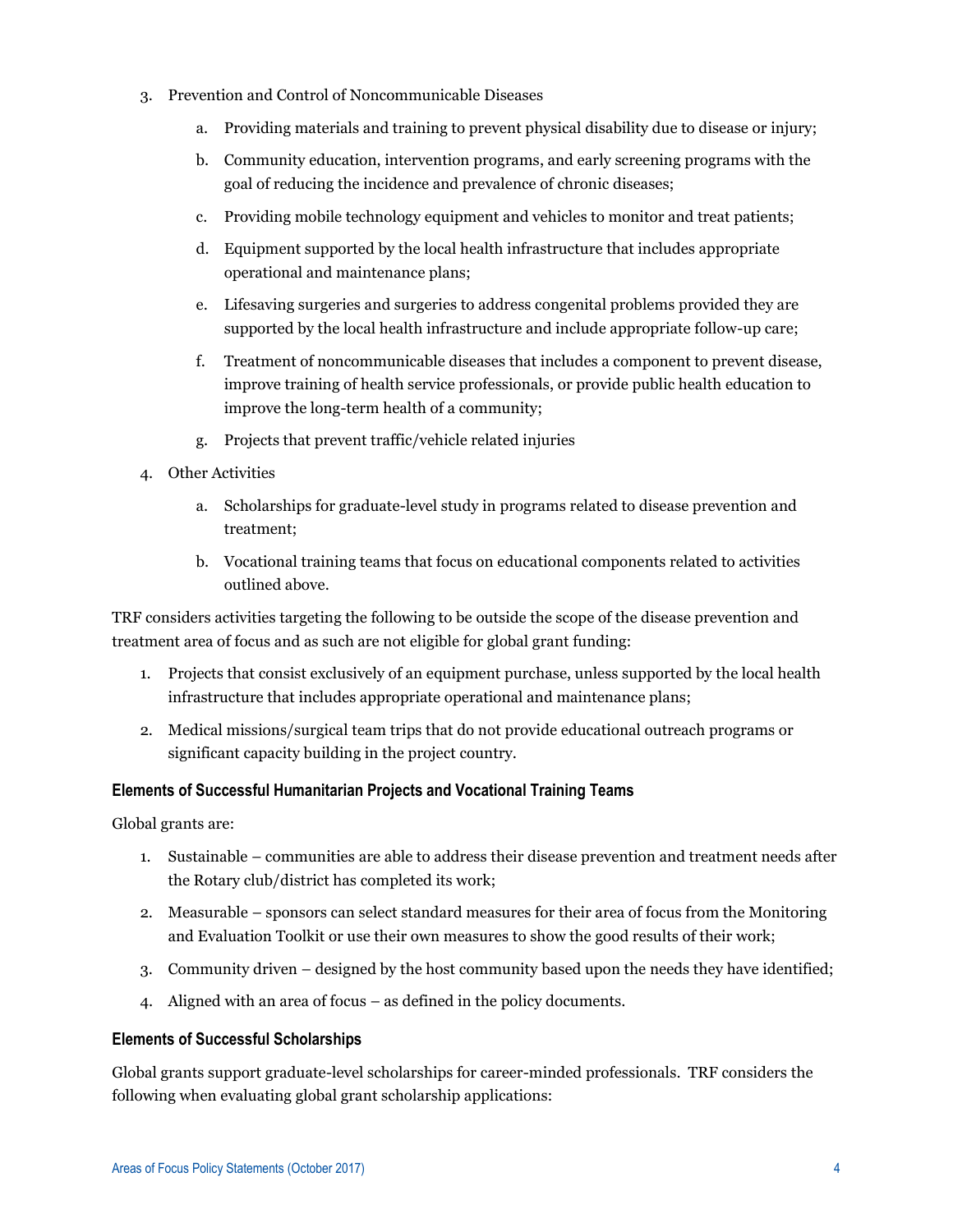- 1. The applicant's previous work experience in the field of disease prevention and treatment;
- 2. Academic program alignment with disease prevention and treatment. Examples of academic programs include public health, advanced degrees in nursing and medicine;
- 3. The applicant's career plans as they relate to disease prevention and treatment.

# **WATER AND SANITATION**

Rotary supports activities and training to provide access to safe drinking water and basic sanitation.

#### **Area of Focus Statement of Purpose and Goals**

TRF enables Rotarians to ensure that people have sustainable access to water and sanitation by:

- 1. Providing equitable community access to safe water, improved sanitation and hygiene;
- 2. Strengthening the ability of communities to develop, fund and maintain sustainable water and sanitation systems;
- 3. Supporting programs that enhance communities' awareness of the benefits of safe water, sanitation and hygiene;
- 4. Supporting studies for career-minded professionals related to water and sanitation.

#### **Parameters for Eligibility**

TRF considers activities targeting the following to be within the scope of the water and sanitation area of focus:

- 1. Access to safe drinking water (i.e. supply and quality);
- 2. Access to improved sanitation;
- 3. Improved hygiene;
- 4. Community development and management of systems for sustainability;
- 5. Watershed management and food security plans that depend on adequate water supply;
- 6. Water for production (i.e. crops, livestock, etc.);
- 7. Vocational training teams supporting the above activities;
- 8. Scholarships for graduate-level study in programs related to water and sanitation.

#### **Elements of Successful Humanitarian Projects and Vocational Training Teams**

Global grants are:

- 1. Sustainable communities are able to address their water, sanitation and hygiene needs after the Rotary club/district has completed its work;
- 2. Measurable sponsors can select standard measures for their area of focus from the Monitoring and Evaluation Toolkit or use their own measures to show the good results of their work;
- 3. Community driven designed by the host community based upon the needs they have identified;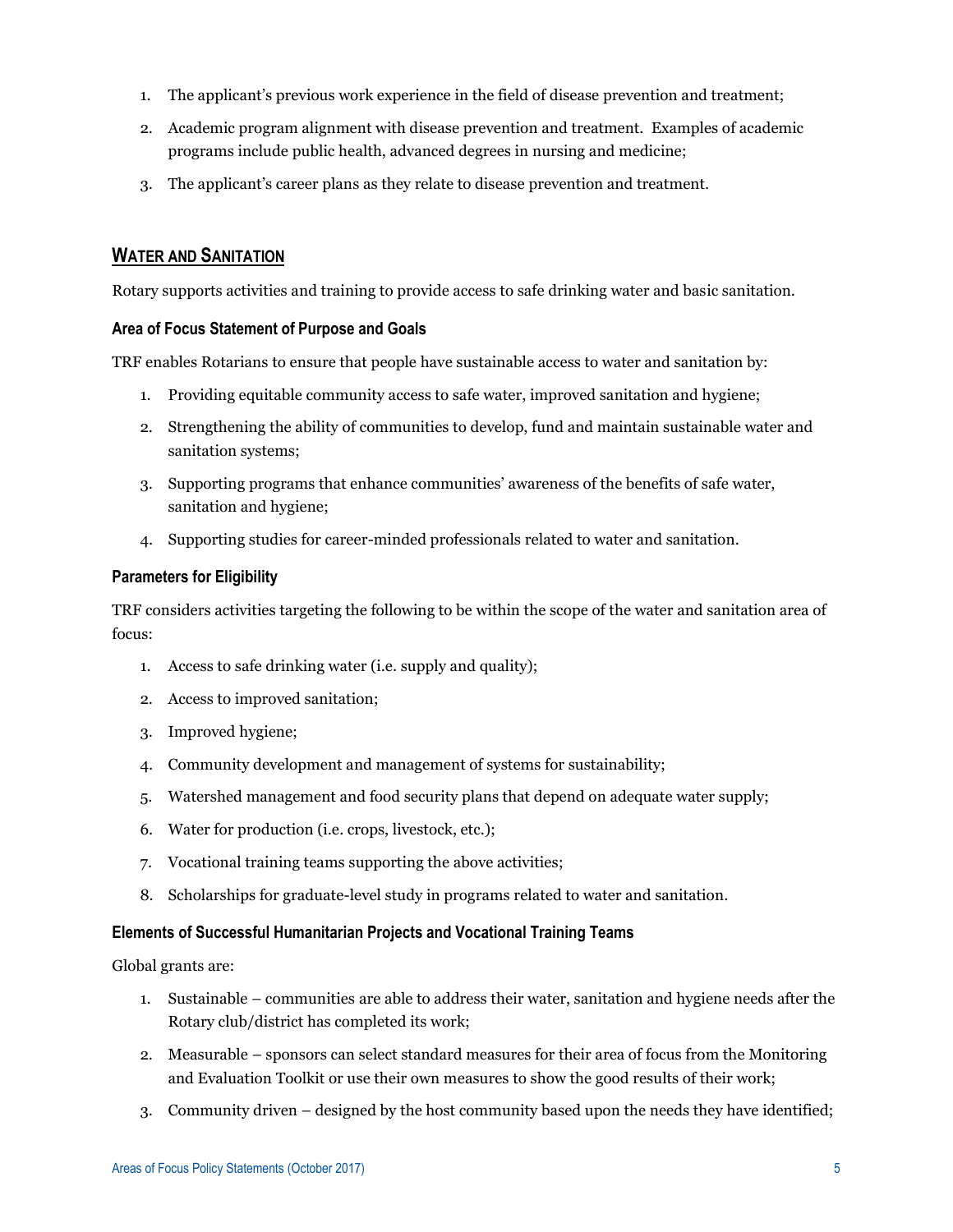4. Aligned with an area of focus – as defined in the policy documents.

## **Elements of Successful Scholarships**

Global grants support graduate-level scholarships for career-minded professionals. TRF considers the following when evaluating global grant scholarship applications:

- 1. The applicant's previous work experience in the field of water and sanitation;
- 2. Academic program alignment with water and sanitation. Examples of academic programs include water science/engineering, water management, environmental science, epidemiology, and parasitology;
- 3. The applicant's career plans as they relate to water and sanitation.

# **MATERNAL AND CHILD HEALTH**

Rotary supports activities and training to improve maternal health and reduce child mortality for children under five.

## **Area of Focus Statement of Purpose and Goals**

TRF enables Rotarians to improve the health of mothers and their children by

- 1. Reducing the mortality and morbidity rate for children under the age of five;
- 2. Reducing the maternal mortality and morbidity rate;
- 3. Improving access to essential medical services, trained community health leaders and health care providers for mothers and their children;
- 4. Supporting studies for career-minded professionals related to maternal and child health.

#### **Parameters for Eligibility**

TRF considers activities targeting the following to be within the scope of the maternal and child health area of focus:

- 1. Prenatal care for pregnant women;
- 2. Labor and delivery services for pregnant women;
- 3. Providing medical equipment to underserved clinics and hospital maternity wards, when provided in conjunction with prenatal care educational activities;
- 4. Training and/or "train the trainer" initiatives for maternal and child health professionals and leaders (i.e. doctors, nurses, community health workers, and midwives);
- 5. Training and/or "train the trainer" initiatives for skilled birth attendants;
- 6. Prenatal and child care educational activities for parents and families;
- 7. Initiatives that build upon and/or improve capacity of existing community initiatives and/or local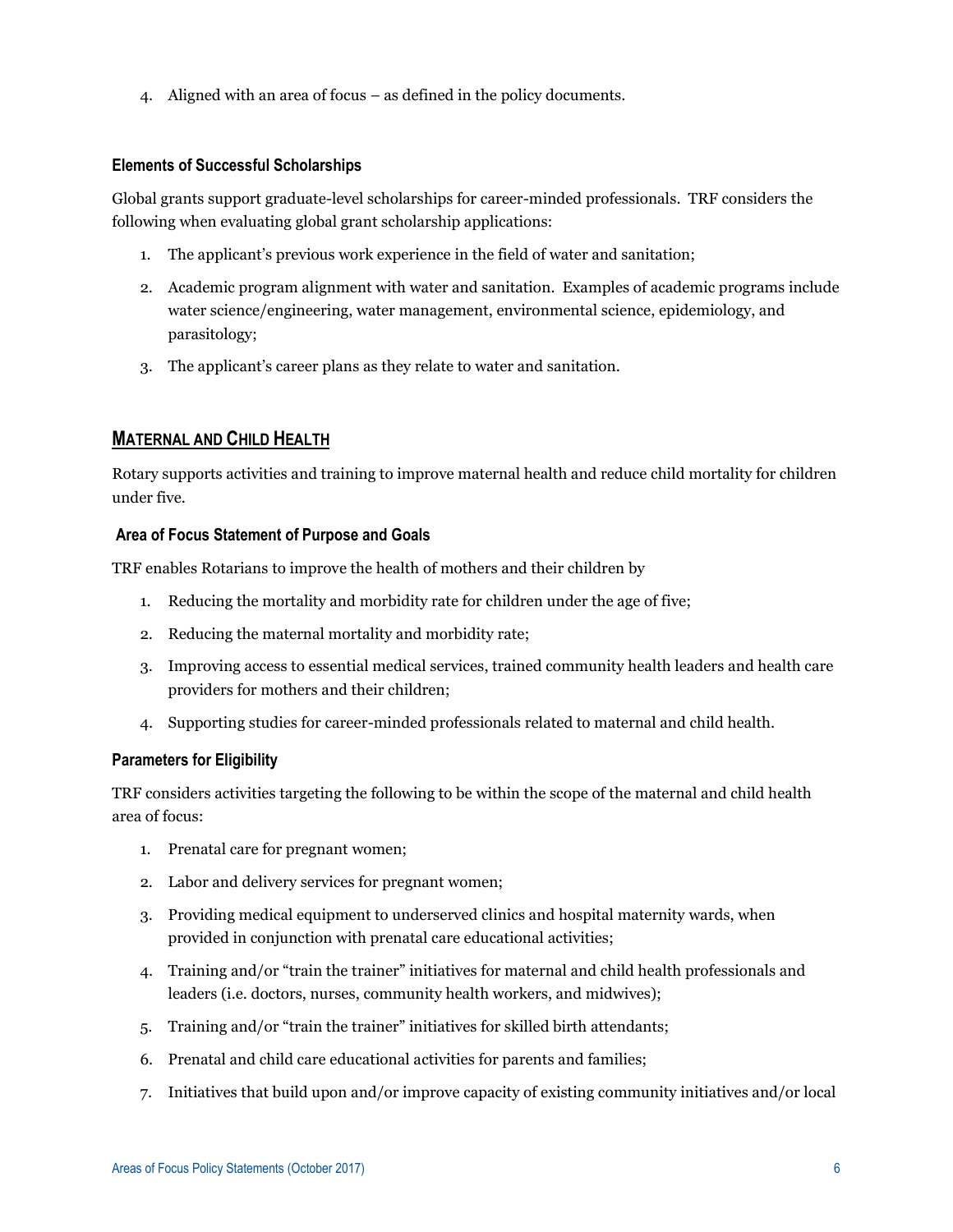women's groups pertaining to maternal and child health;

- 8. Education about and access to birth control, family planning and/or disease prevention and reduction initiatives, inclusive of HIV/AIDS and human papillomavirus (HPV);
- 9. Education and training on sexual health, particularly for adolescent girls;
- 10. Vocational training teams that focus on educational components related to activities outlined above, whether intended for the public, traditional health leaders or health professionals in the recipient community;
- 11. Scholarships for graduate-level study in programs related to maternal and child health;
- 12. Relevant immunization for children under five;
- 13. Relevant immunizations for women and adolescent girls;
- 14. Interventions to combat pneumonia, diarrhea, malaria, and/or measles for mothers and children under five;
- 15. Interventions to reduce the impact of sexually transmitted disease in women, e.g., HIV/AIDS, cancer of the cervix, gonorrhea and syphilis, etc.
- 16. Preventing mother-to-child transmission of HIV;
- 17. Promotion of breastfeeding and other interventions to fight malnutrition;
- 18. Surgical repair of fistula;
- 19. Surgeries/procedures to correct cleft palates;
- 20. Lifesaving surgeries and surgeries to address congenital problems provided they are supported by the local health infrastructure and include appropriate follow-up care.

TRF considers activities targeting the following to be outside the scope of the maternal and child health area of focus and as such are not eligible for global grant funding:

1. Medical missions/surgical team trips that do not provide significant capacity building in the project country.

#### **Elements of Successful Humanitarian Projects and Vocational Training Teams**

Global grants are:

- 1. Sustainable communities are able to address their maternal and child health needs after the Rotary club/district has completed its work;
- 2. Measurable sponsors can select standard measures for their area of focus from the Monitoring and Evaluation Toolkit or use their own measures to show the good results of their work;
- 3. Community driven designed by the host community based upon the needs they have identified;
- 4. Aligned with an area of focus as defined in the policy documents.

#### **Elements of Successful Scholarships**

Global grants support graduate-level scholarships for career-minded professionals. TRF considers the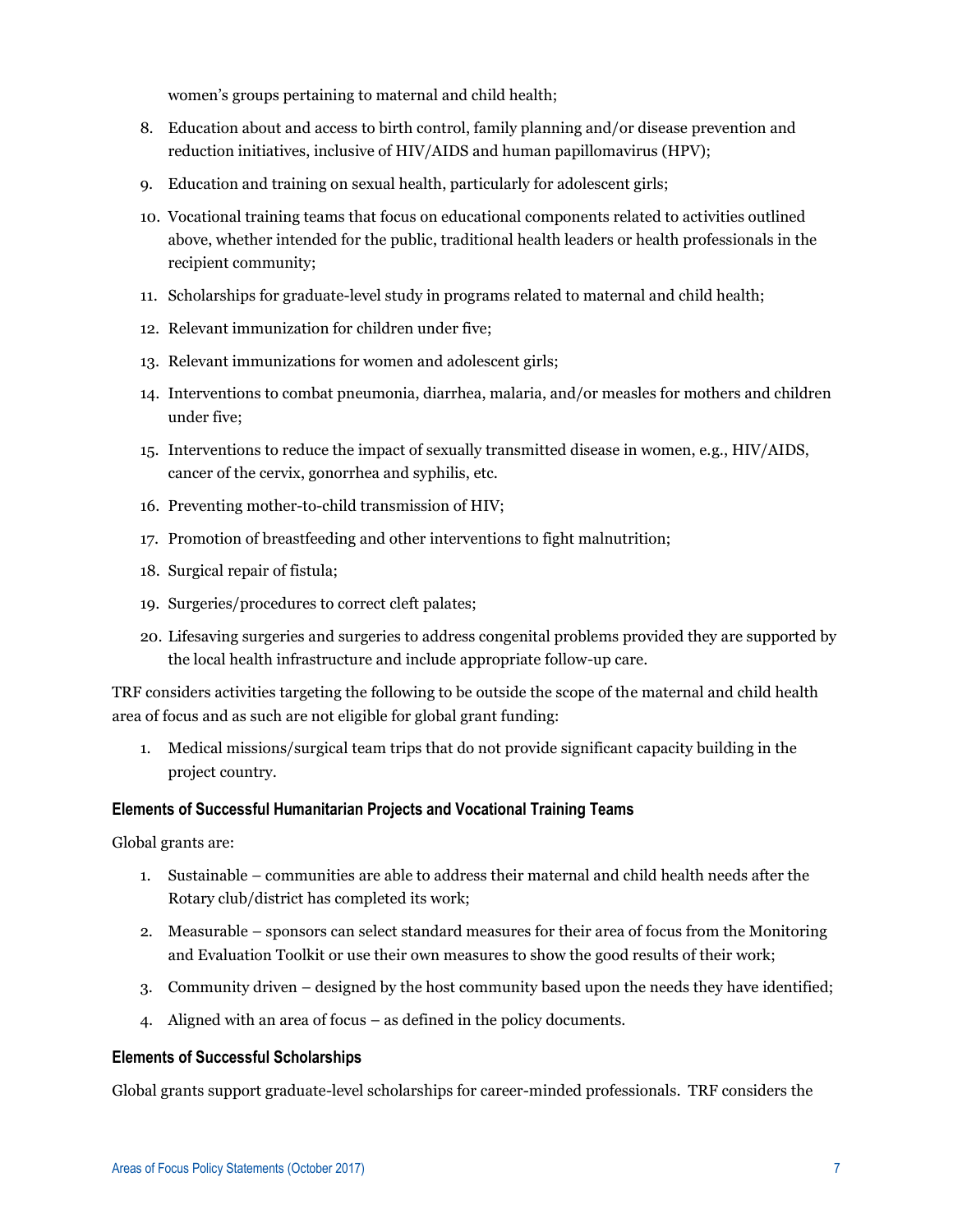following when evaluating global grant scholarship applications:

- 1. The applicant's previous work experience in the field of maternal and child health;
- 2. Academic program alignment with maternal and child health. Examples of academic programs include epidemiology, nutrition, global health, public health, and health promotion and degrees in nursing and medicine;
- 3. The applicant's career plans as they relate to maternal and child health.

# **BASIC EDUCATION AND LITERACY**

Rotary supports activities and training to improve education for all children and literacy for children and adults.

## **Area of Focus Statement of Purpose and Goals**

TRF enables Rotarians to ensure that all people have sustainable access to basic education and literacy by:

- 1. Involving the community to support programs that strengthen the capacity of communities to provide basic education and literacy to all;
- 2. Increasing adult literacy in communities;
- 3. Working to reduce gender disparity in education;
- 4. Supporting studies for career-minded professionals related to basic education and literacy.

#### **Parameters for Eligibility**

TRF considers activities targeting the following to be within the scope of the basic education and literacy area of focus:

- 1. Enhancing quality basic primary and secondary education, seeking to involve local school officials when possible;
- 2. Educating adults in literacy;
- 3. Providing teacher training in curriculum implementation, effective instructional methodologies and/or student assessment;
- 4. Strengthening educational experience through improved materials and facilities that complement curriculum and/or teacher training;
- 5. School desk purchases, when accompanied by a detailed and verifiable plan to improve basic education and literacy;
- 6. Vocational training teams supporting the above activities;
- 7. Scholarships for graduate-level study in programs related to basic education and literacy.

TRF considers activities targeting the following to be outside the scope of the basic education and literacy area of focus and as such are not eligible for global grant funding:

1. Projects that consist exclusively of equipment purchases;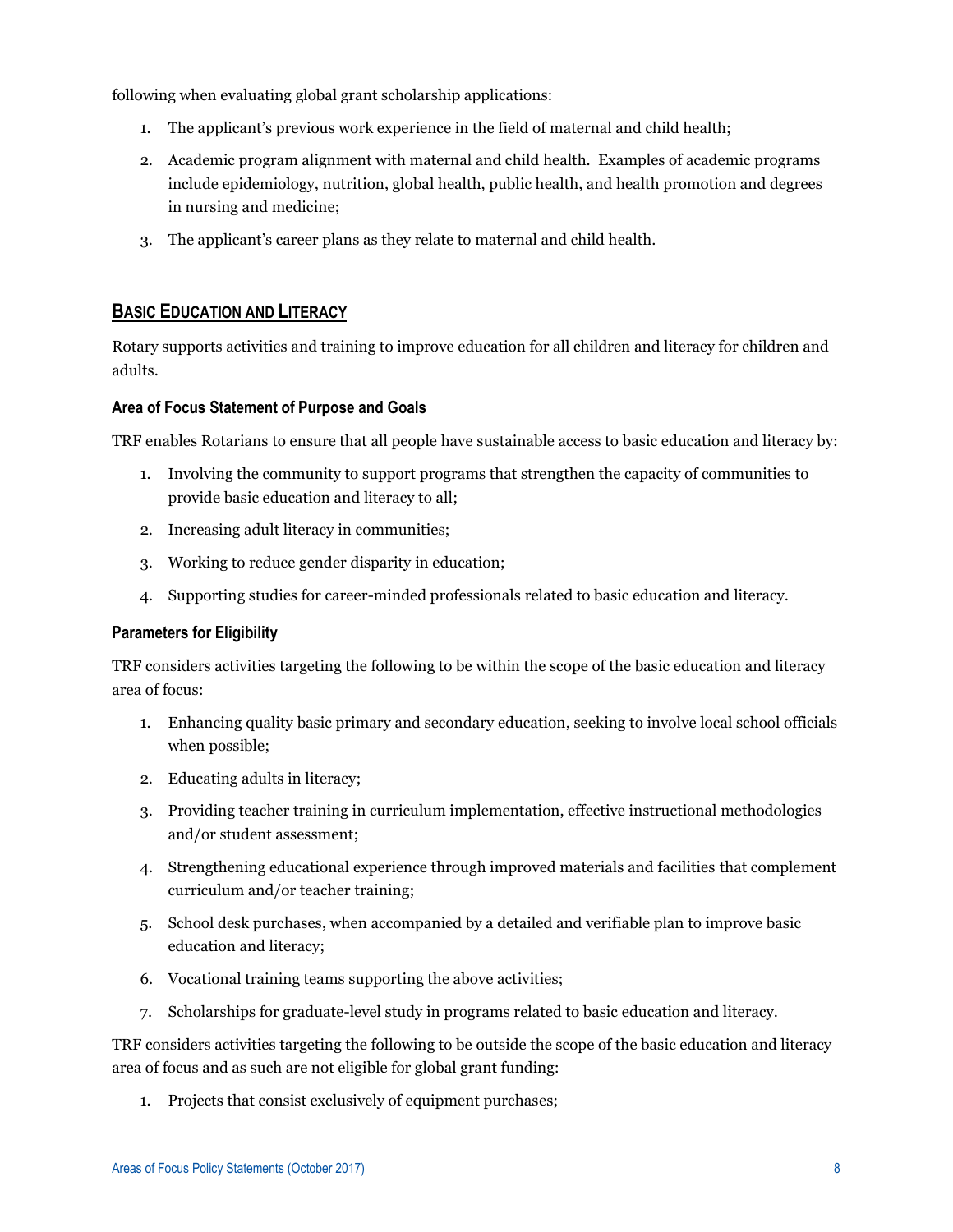- 2. Projects that provide tuition or school supplies without the means for the community to provide these in the future.
- 3. Projects that the community is not able to continue after grant funding ends.

## **Elements of Successful Humanitarian Projects and Vocational Training Teams**

Global grants are:

- 1. Sustainable communities are able to address their basic education and literacy needs after the Rotary club/district has completed its work;
- 2. Measurable sponsors can select standard measures for their area of focus from the Monitoring and Evaluation Toolkit or use their own measures to show the good results of their work;
- 3. Community driven designed by the host community based upon the needs they have identified;
- 4. Aligned with an area of focus as defined in the policy documents.

#### **Elements of Successful Scholarships**

Global grants support graduate-level scholarships for career-minded professionals. TRF considers the following when evaluating global grant scholarship applications:

- 1. The applicant's previous work experience in the field of basic education and literacy;
- 2. Academic program alignment with basic education and literacy. Examples of academic programs include education, literacy, curriculum development, special education, and school administration;
- 3. The applicant's future career plans as they relate to basic education and literacy.

# **ECONOMIC AND COMMUNITY DEVELOPMENT**

Rotary supports investments in people to create measurable and enduring economic improvement in their lives and communities.

#### **Area of Focus Statement of Purpose and Goals**

TRF enables Rotarians to invest in people by creating sustainable, measurable and long term economic improvements in their communities and livelihoods by

- 1. Building the capacity of entrepreneurs, community leaders, local organizations, and community networks to support economic development in impoverished communities;
- 2. Developing opportunities for productive work;
- 3. Reducing poverty in underserved communities;
- 4. Supporting studies for career-minded professionals related to economic and community development.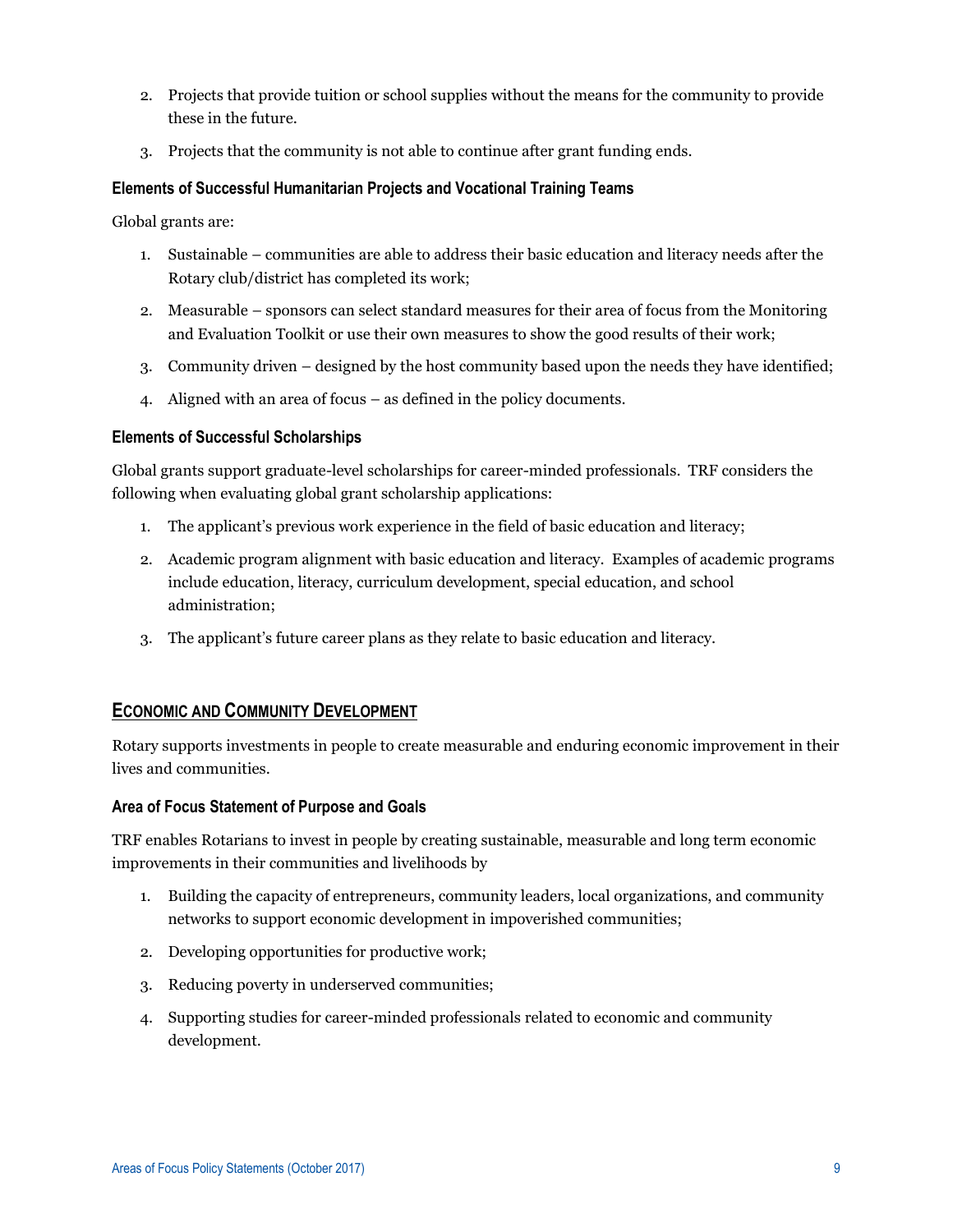## **Parameters for Eligibility**

TRF considers activities targeting the following to be within the scope of the economic and community development area of focus:

- 1. Access to financial services for the poor, which may include but are not limited to microcredit, savings, or insurance;
- 2. Training related to economic and community development including but not limited to entrepreneurship, community leadership, vocational, and financial literacy;
- 3. Small business/cooperative/social enterprise development and income-generating activities for the poor, including but not limited to the organization of village-wide businesses that provide employment;
- 4. Agricultural development for subsistence and small farmers, including but not limited to the facilitation of access to markets;
- 5. Community-led and coordinated adopt-a-village or comprehensive community development activities;
- 6. Vocational training teams supporting the above activities;
- 7. Scholarships for graduate-level study in programs related to local, regional or national economic development and programs specifically designated in community development.

TRF considers activities targeting the following to be outside the scope of the economic and community development area of focus and as such are not eligible for global grant funding:

- 1. Community infrastructure projects, unless they result in a significant increase in the ability of community members to produce and distribute goods and services that create personal resources;
- 2. Community beautification projects;
- 3. Construction or rehabilitation of community centers.

#### **Elements of Successful Humanitarian Projects and Vocational Training Teams**

Global grants are:

- 1. Sustainable communities are able to address their economic and community development needs after the Rotary club/district has completed its work;
- 2. Measurable sponsors can select standard measures for their area of focus from the Monitoring and Evaluation Toolkit or use their own measures to show the good results of their work;
- 3. Community driven global grants are designed by the host community based upon the needs they have identified;
- 4. Aligned with an area of focus as defined in the policy documents.

#### **Elements of Successful Scholarships**

Global grants support graduate-level scholarships for career-minded professionals whose goal is to improve the economic and social well-being of those in poverty (poor, low-income or underserved communities). TRF considers the linkages among the applicant experience, the academic program and the